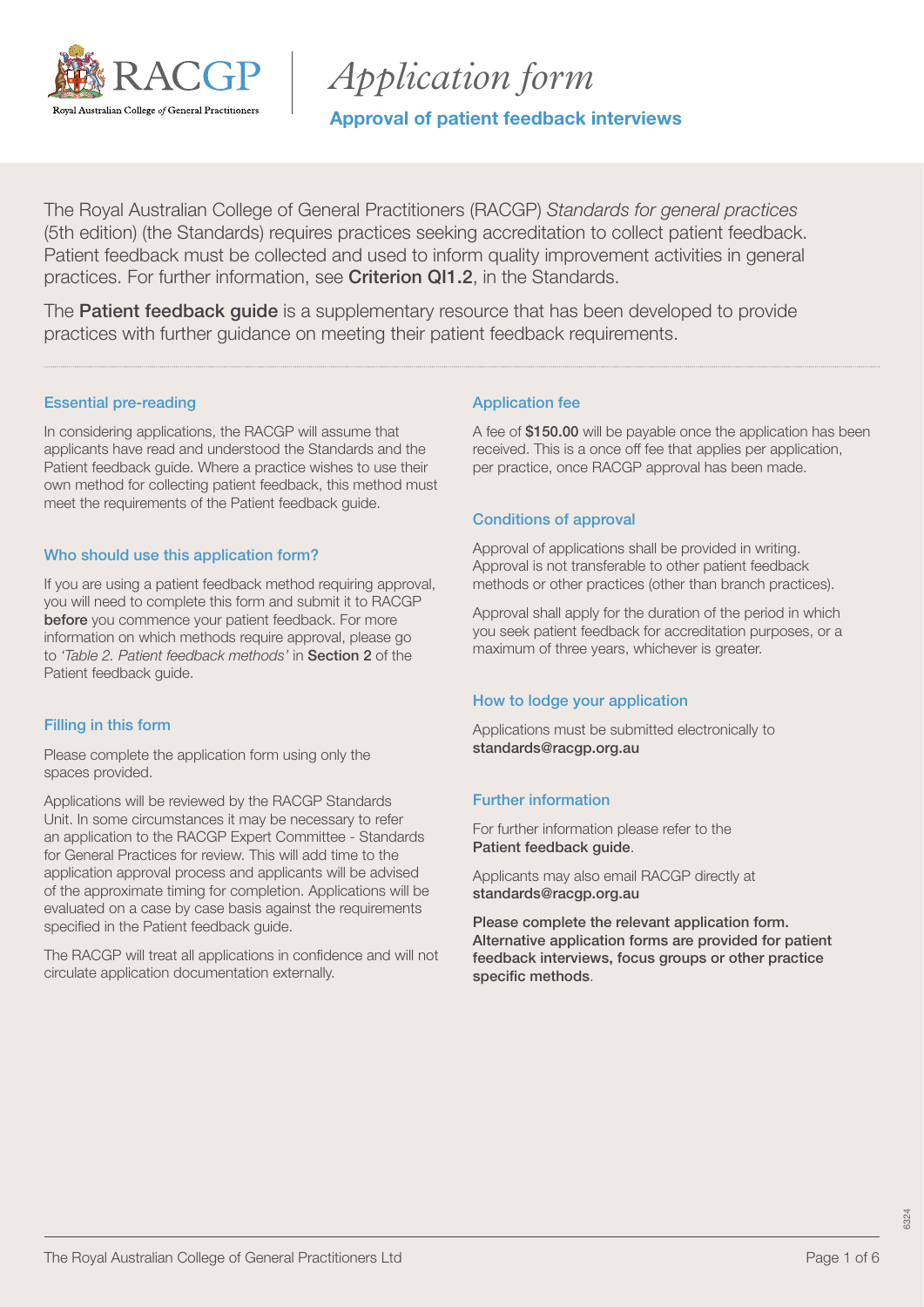# Applicant details

Name of contact person

|                                          | Name of practice and any branch practices at which this patient feedback method will be used         |               |          |
|------------------------------------------|------------------------------------------------------------------------------------------------------|---------------|----------|
|                                          |                                                                                                      |               |          |
| Address                                  |                                                                                                      |               |          |
|                                          |                                                                                                      |               |          |
| City                                     |                                                                                                      | <b>State</b>  | Postcode |
|                                          |                                                                                                      |               |          |
| Telephone                                | Fax number                                                                                           | Mobile number |          |
|                                          |                                                                                                      |               |          |
| Email                                    |                                                                                                      |               |          |
|                                          |                                                                                                      |               |          |
| Anticipated date of accreditation survey |                                                                                                      |               |          |
|                                          |                                                                                                      |               |          |
|                                          | Anticipated date range when data collection using the proposed patient feedback method will commence |               |          |
|                                          |                                                                                                      |               |          |

# Your practice

Please provide a description of the key features of your practice. Your description should include:

- the practice location
- the demographics of your patient population
- the number of full-time equivalent (FTE) clinicians and specialised services in your practice.

This information will give the RACGP important context when reviewing your application.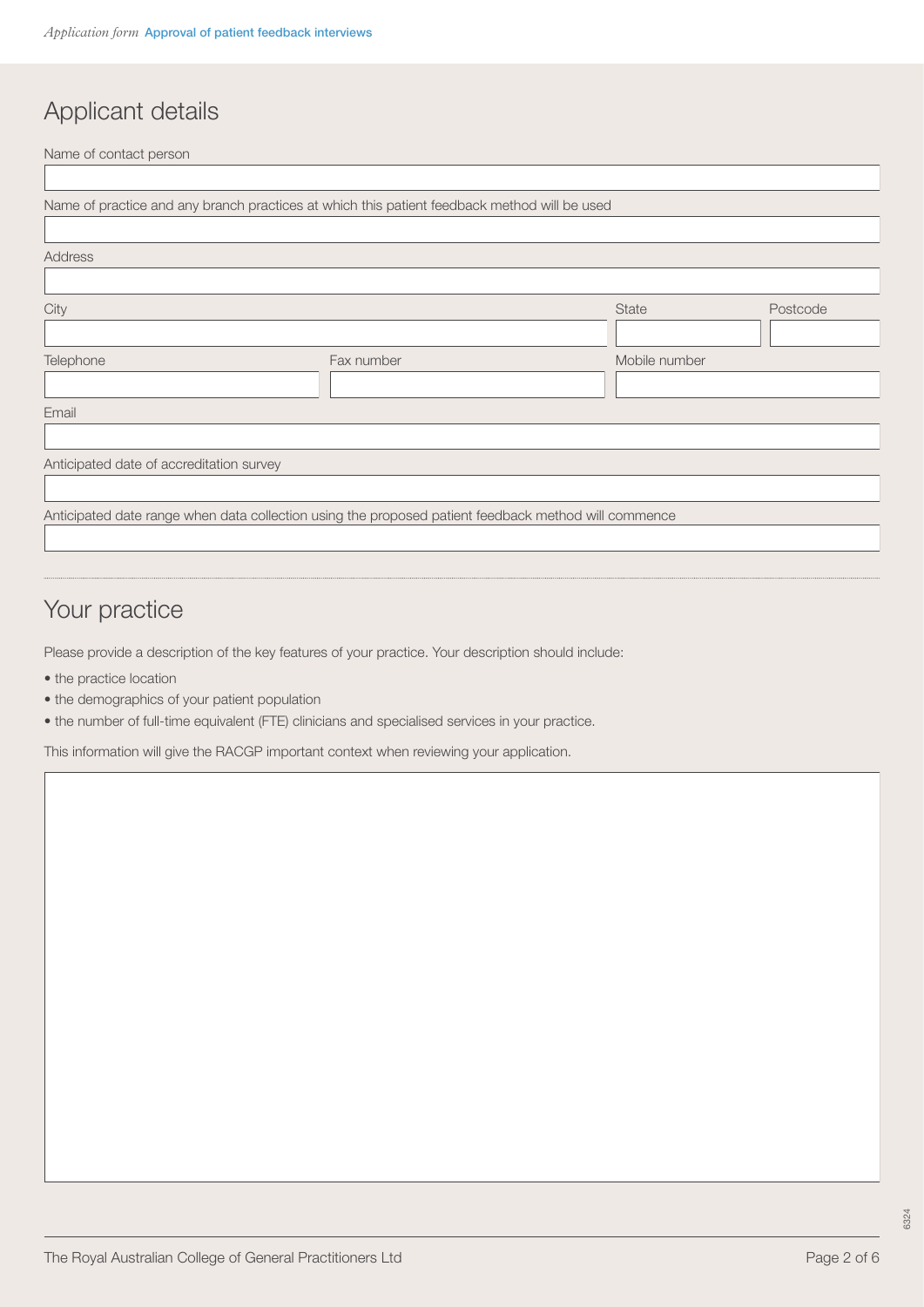## Patient feedback interviews

Please read [Section 5](https://www.racgp.org.au/FSDEDEV/media/documents/Running%20a%20practice/Practice%20standards/5th%20edition/Patient-feedback-guide.pdf#page=31) and [Appendix 6](https://www.racgp.org.au/FSDEDEV/media/documents/Running%20a%20practice/Practice%20standards/5th%20edition/Patient-feedback-guide.pdf#page=53) of the Patient feedback guide for information and requirements for conducting interviews for patient feedback. Sections [1](https://www.racgp.org.au/FSDEDEV/media/documents/Running%20a%20practice/Practice%20standards/5th%20edition/Patient-feedback-guide.pdf#page=9) and [2](https://www.racgp.org.au/FSDEDEV/media/documents/Running%20a%20practice/Practice%20standards/5th%20edition/Patient-feedback-guide.pdf#page=17) of the Patient feedback guide also provide useful information on patient feedback.

### **Questions**

1. Explain how you will collect each of the patient demographics listed in [Section 1](https://www.racgp.org.au/FSDEDEV/media/documents/Running%20a%20practice/Practice%20standards/5th%20edition/Patient-feedback-guide.pdf#page=13) of the Patient feedback guide.

#### Core patient demographics **Core patient** demographics **Question**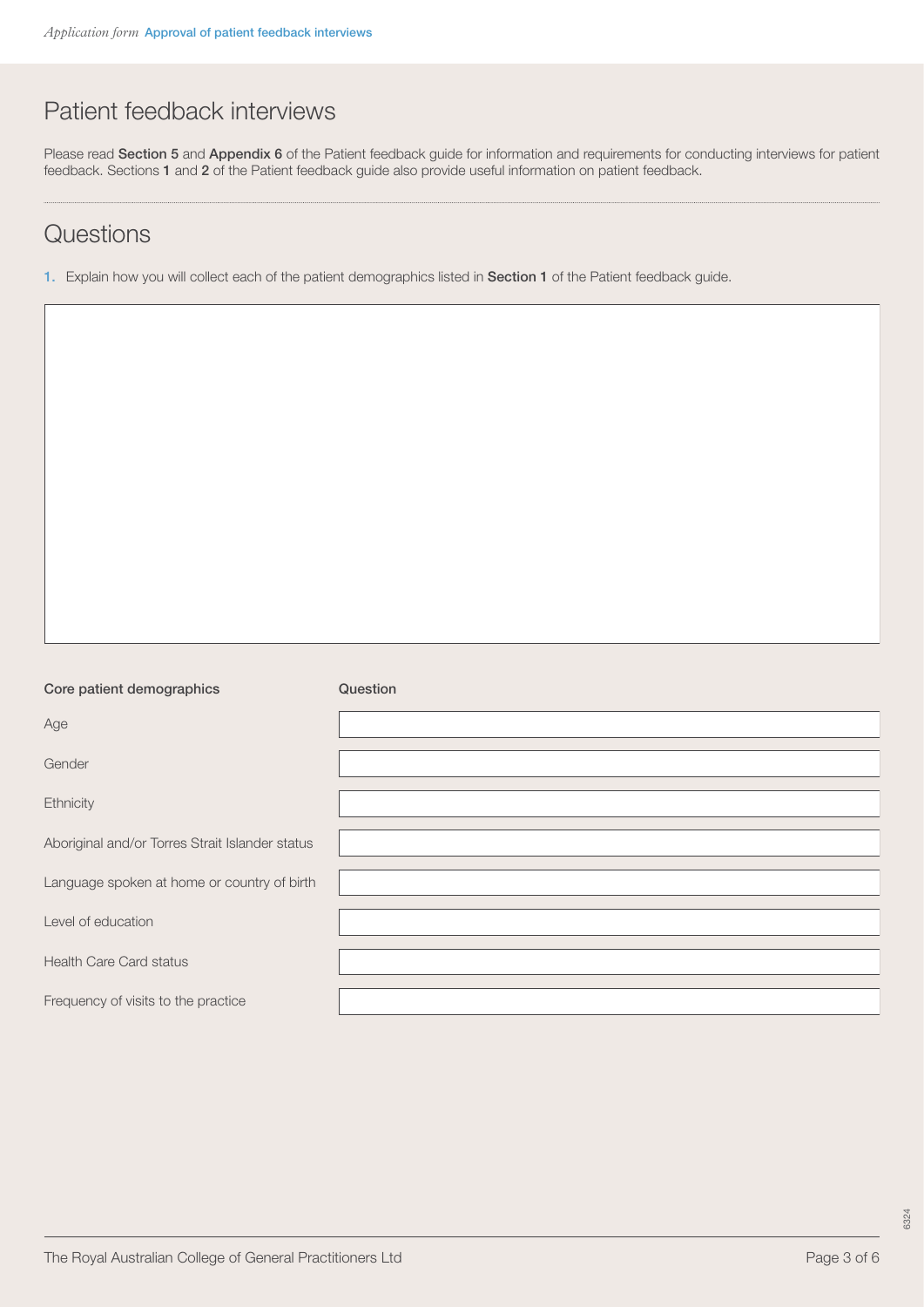2. List your questions in the following boxes. Please note, you must ask at least three questions, over the three year accreditation period, for each patient feedback theme listed in [Section 3](https://www.racgp.org.au/FSDEDEV/media/documents/Running%20a%20practice/Practice%20standards/5th%20edition/Patient-feedback-guide.pdf#page=11) of the Patient feedback guide.

*e.g. Q1. – How do you make appointments at our practice? This question addresses the theme of 'Access and availability'.*

Access and availability

Provision of information

Privacy and confidentiality

Continuity of care

Communication and interpersonal skills of clinical staff

Communication and interpersonal skills of administrative staff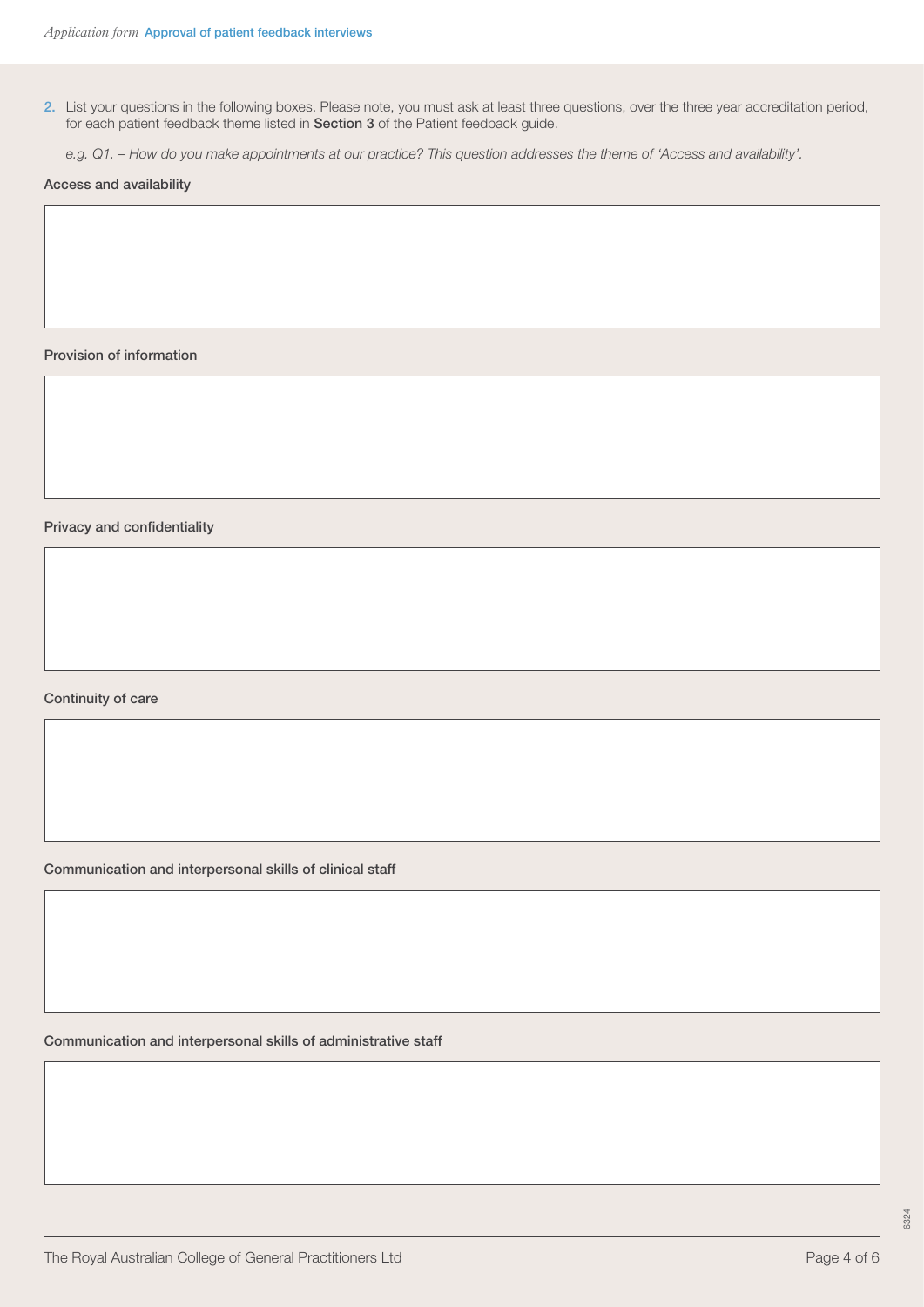3. Please describe how many interviews you will complete.

Please ensure the number of interviews and the number of patients interviewed are in accordance with the requirements listed in [Section 5](https://www.racgp.org.au/FSDEDEV/media/documents/Running%20a%20practice/Practice%20standards/5th%20edition/Patient-feedback-guide.pdf#page=31) of the Patient feedback guide.

4. Please advise how the patients for your Interviews will be selected.

5. Please provide information about the interviewer and whether they have any connection to your practice or your patients.

6. Please advise how the information obtained from the interviews will be recorded.

### Data reporting

The purpose of collecting feedback from your patients is to obtain meaningful data that can be used to drive quality improvement initiatives at your practice. That means data needs to be analysed and reported in a manner that readily highlights areas for improvement.

7. Please describe the manner in which you will report the outcomes of your interviews to your practice team and patients, as well as what tools or approach you will use to produce the report.

This is the last question. If you have completed all fields you are ready to submit your application.